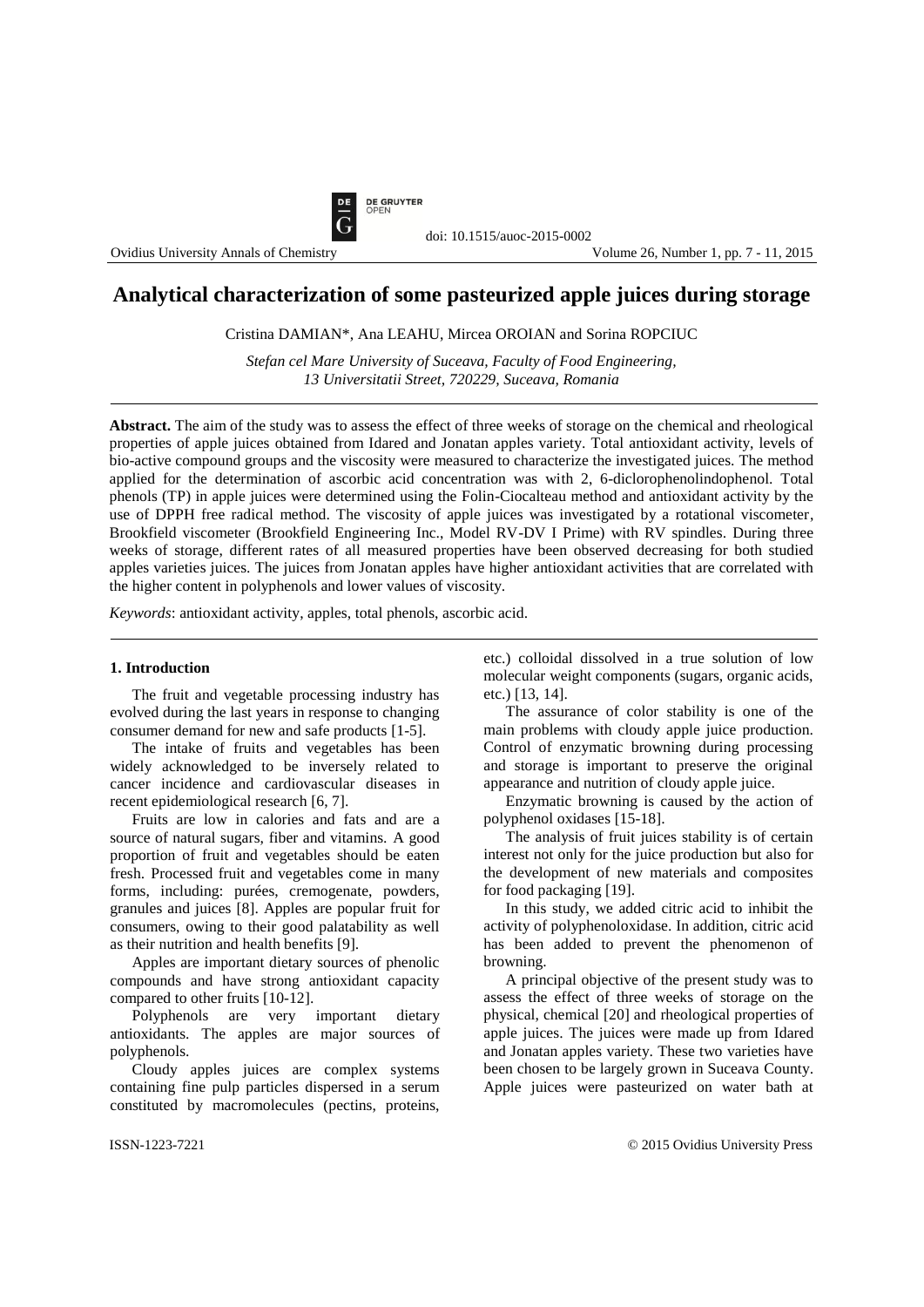90°C/25 minutes. The storage was developed at refrigeration temperatures 4-6°C.

### **2. Experimental**

## *2.1. Plant material*

We use in this study "Idared" and "Jonatan" varieties of apples. Apples (2 kg "Idared" and 2 kg "Jonatan") were purchased from the local market in autumn 2013 in Suceava.

*2.2. Preparation of apple juices on a laboratory scale*

Apples (washed under cold water, peeled and the seeds removed) were grated with a special robot.

For 1500 g of obtained apple juices there were added 40 mL of citric acid 3%.

Apple juices were pasteurized on water bath at 90°C/25 minutes.

Thereafter, the samples were cooled to 25°C.

The apple juices were packed into glass packages, which were chosen because they are the best packaging used for fruit and vegetable juices.

The storage was developed at refrigeration temperatures 4-6°C.

At 0, 7, 14 and 21 days, the following analyzes were conducted: ascorbic acid determination, total phenols, antioxidant activity and the rheological properties (at 0, 7, 14 and 21 days).

#### *2.3. Ascorbic acid determination*

Determination of vitamin C [21, 22] content in pasteurized apple juices was achieved by titration with 2, 6 - diclorophenolindophenol (reagent Tillmans). The method is based on colour change of the reagent, oxidation or reduction. Thus, the ionized form of 2, 6 - diclorophenolindophenol is red in acid and blue in basic medium. Dehydroascorbic acid is obtained through reaction with vitamin C, and after reducing the identification reactive, 4 - (*p*-hidroxyphenil-amino) – 2, 6 dichlorophenol. This method is commonly used, due to the fact that it is easy to use and due to the reagent sensitivity.

## *2.4. Total phenols*

Total phenols [23] were determined using the Folin-Ciocalteau reagent. 10 mL sample was transferred to a volumetric flask, to which 5 mL undiluted Folin-Ciocalteau reagent was subsequently added. After 1 min, 1.5 mL 20% (w $v^{-1}$ ) Na<sub>2</sub>CO<sub>3</sub> was added and the volume made up to 100 mL with  $H_2O$ . After 2 h incubation at 25°C, the absorbance was measured at 760 nm and compared to a gallic acid calibration curve. Results were expressed as mg of gallic acid equivalent per 100 g of dry weight of sample.

# *2.5. 2, 2 - Di(4-tert-octylphenyl)-1-pycrilhydrazyl (DPPH) scavenging capacity assay*

The method used for determining the antioxidant activity [24-27] of pasteurized apple juices is based on scavenging 2, 2-di(4-*tert*octylphenyl)-1-picrylhydrazyl (DPPH) radicals. The decrease in absorbance was measured at 515 nm against a blank without extract, using a spectrophotometer. All determinations were performed using a T70 UV/VIS Spectrometer, PG Instruments Ltd and was made in triplicates. The final results were expressed in  $\mu$ M Trolox/L.

### *2.6. Determination of rheological properties*

Viscosity measurements were carried out on the apple juice samples at ambient temperature (25°C), with a Brookfield viscometer (Brookfield Engineering Inc, Model RV- DV II Pro+) at 2,5; 5; 10; 20; 50; and 100 rpm with RV spindle (RV3, RV4, RV5, RV6 type). The spindle was used in accordance with the sample nature.

Each measurement was done in triplicate on the sample.

# *2.7. Statistics*

Samples were assayed in triplicate and results are given as averages  $\pm$  SD. Student's test was used for the statistical evaluation and  $p < 0.05$  was considered statistically significant.

#### **3. Results and Discussions**

# *3.1. Evaluation of ascorbic acid content of cloudy apple juices*

In some juices the ascorbic acid degradation is predominantly aerobic (due to the presence of dissolved oxygen), but in absence of oxygen the ascorbic acid decomposition continues anaerobically, being especially influenced by temperature. The loss of ascorbic acid is fast in the early stage of fruit juice storage, coincident with the consumption of dissolved oxygen, and then becomes gradual [28].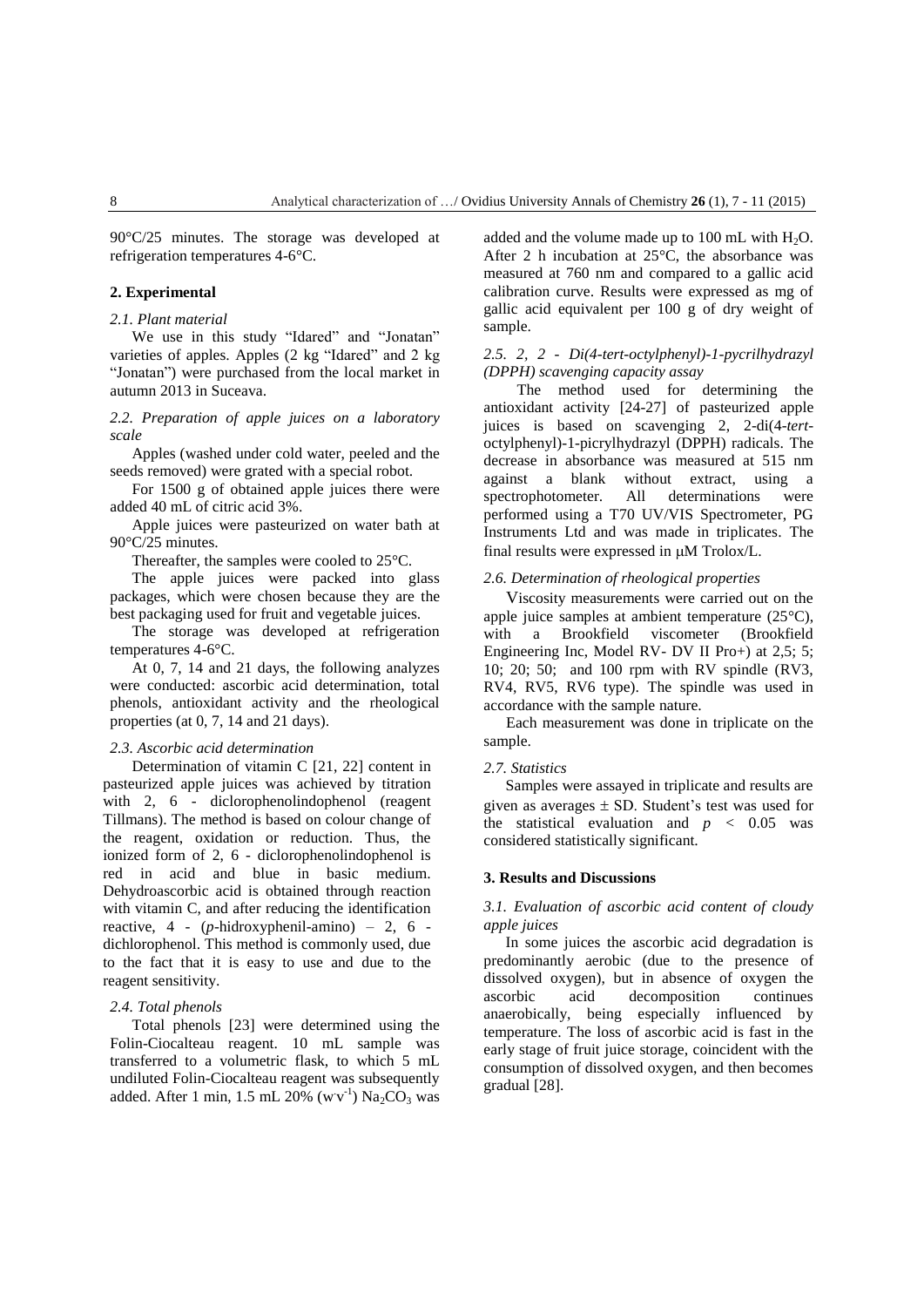The ascorbic acid values of apple juices during storage are indicated in **Table 1**. The greatest reductions of ascorbic acid concentration was registered in first week (Day 7), followed by the three week (Day 21) and second week (Day 14).

**Table 1.** Evaluation of ascorbic acid content in apple juices during storage

| Sample         | Ascorbic acid mg/100 g                                                           |               |               |               |  |
|----------------|----------------------------------------------------------------------------------|---------------|---------------|---------------|--|
|                | Day 1                                                                            | Day 7         | Day 14        | Day $21$      |  |
| <b>IDARED</b>  | $10.4 \pm 0.4$                                                                   | $8.3 \pm 1.2$ | $7.8 \pm 0.5$ | $6.2{\pm}0.6$ |  |
| <b>JONATAN</b> | $10.2 \pm 1.2$                                                                   | $8.7 \pm 2.1$ | $8.2 \pm 1.2$ | $7.2 + 1.2$   |  |
| <b>TT</b> 1    | $\mathbf{a}$ and $\mathbf{a}$ and $\mathbf{a}$ and $\mathbf{a}$ and $\mathbf{a}$ |               |               |               |  |

Values are means  $\pm$  standard deviation,  $n = 3$ 

# *3.2. Determinations of total phenols*

The total phenolic content was expressed as gallic acid equivalents (GAE) in mg/100g fresh weight (FW) of the fruit juices and is presented in **Fig. 1**. One of the main characteristics of pasteurized apple juices is a varying content of the polyphenols.



# **Figure 1.** Total phenol content in the apple juices during three weeks of storage

The major polyphenolic groups in apples are hydroxycinnamic acids, flavan-3-ols/procyanidins, flavonols, dihydrochalcones and anthocyanins [11].

In general, we detected a decrease in the level of total phenols content, and after that the amount was more or less constant till the end of storage period. These results are in good agreement with those reported by Piretti *et al*. (1904) [29]. The same results were achieved by Ju *et al*. (1996), who reported a rapid decrease in the content of simple phenols in "Delicious" apples [30-32].

#### *3.3. Antioxidant activity*

The antioxidant activity (DPPH method) of apple juices is presented in **Table 2**.

|                                    |  | <b>Table 2.</b> Antioxidant activity ( $\mu$ mol Trolox/L) of |  |  |  |  |
|------------------------------------|--|---------------------------------------------------------------|--|--|--|--|
| cloudy apple juices during storage |  |                                                               |  |  |  |  |

| Sample         | <b>DPPH</b> |                 |               |             |  |  |
|----------------|-------------|-----------------|---------------|-------------|--|--|
|                | Day 1       | Day 7           | Day 14        | Day 21      |  |  |
| <b>IDARED</b>  | $978 + 3.2$ | $812.3 \pm 3.4$ | $722.2 \pm 6$ | $689.2+3$   |  |  |
| <b>JONATAN</b> | 1201.2      | 1177.1          | 1034.2        | $973.5 + 5$ |  |  |
|                | ±4.7        | $+5.2$          | $\pm 8.2$     |             |  |  |

Values are means  $\pm$  standard deviation,  $n = 3$ 

The analysis of the data revealed a statistically significant difference  $(p < 0.05)$  between apple juices during storage.

The differences in antioxidant activity between apple juices could be preliminarily attributed to their different contents of polyphenols (**Fig. 1**). A significant decrease in antioxidant activity was observed for apple juices during storage. The results (**Table 2**) show that Jonatan juice displays significant quenching activity towards DPPH. radicals, superior to that of IDARED juice (1201.2 vs 978 respectively).

A good correlation was found for the antioxidant activity of apple juices and total polyphenols  $(r =$ 0.82). Also, the content of ascorbic acid is positively correlated with DPPH method. A lower correlation for DPPH method and ascorbic acid  $(r = 0.69)$  was found. Researchers often reached different conclusions on the relation of the concentration of polyphenols and the antioxidant activity in foods [33, 34].

*3.4. Determination of rheological properties*



# **Figure 2.** Viscosity of cloudy apple juices during storage

Reactions between pectins, polyphenols oxidation products and proteins caused the lower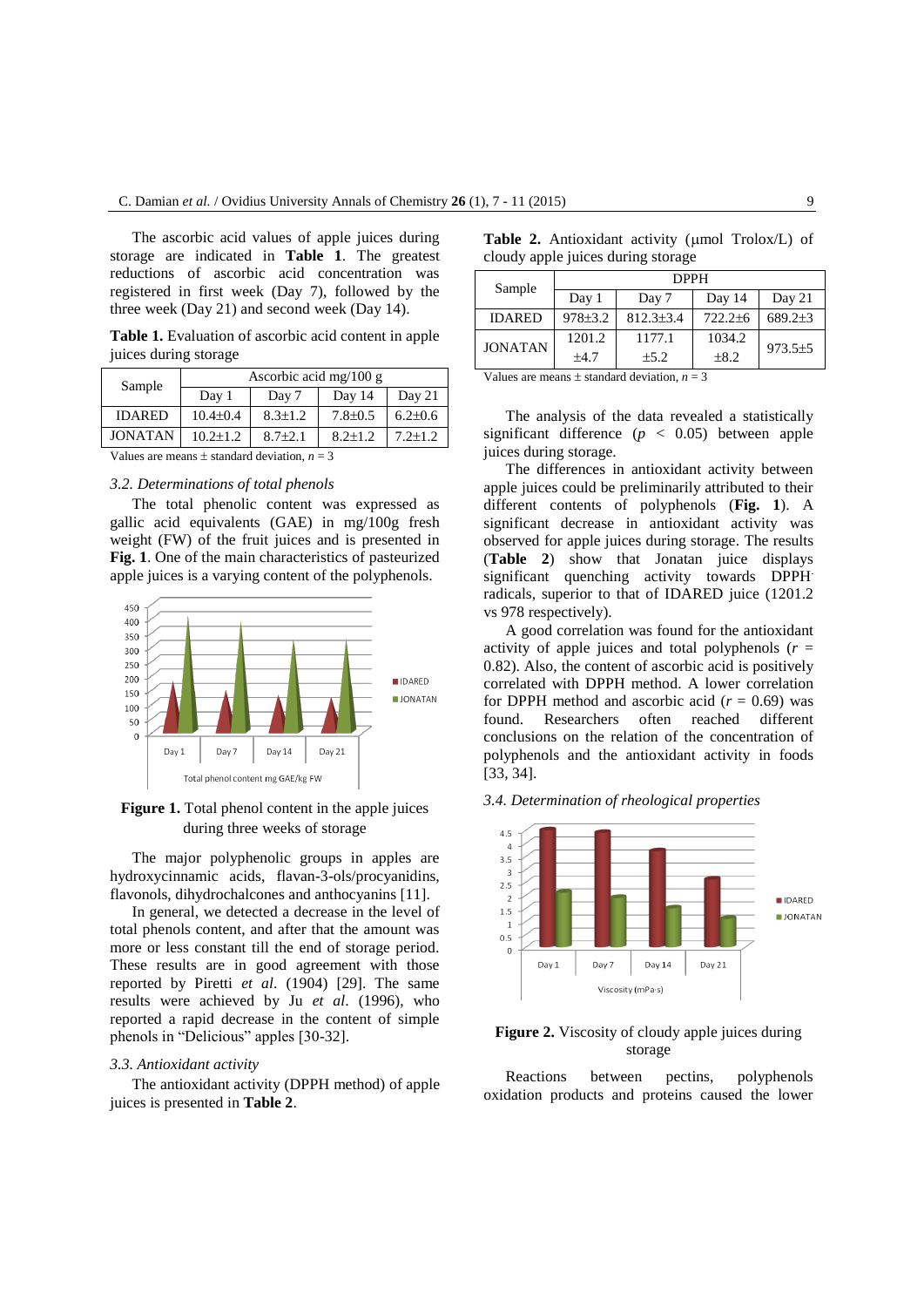viscosity of the Jonatan juices [11], as we can see in **Fig. 2**. Thus, the Idared juices presented the highest viscosity, while the lowest viscosity was recorded by Jonatan variety.

The viscosity of apple juices, determined by Will *et al.* [35], was in the range from 1.74 to 2.15 mPa's.

## **4. Conclusions**

The storage of juice apples from Idared and Jonatan varieties has influenced the content of ascorbic acid. At the end of the analysed interval (after three weeks of storage), the ascorbic acid content has registered different rates of diminutions, depending on variety of apples.

We detected a decrease in the level of total phenol content, and after that the amount was more or less constant till the end of the storage period.

The antioxidant activity decreased significantly for apple juices during three weeks of storage.

Idared presented the highest viscosity while the lowest viscosity was recorded by Jonatan variety.

### **References**

\*E-mail address: cristinadamian@fia.usv.ro

- [1]. V. Dewanto, X. Wu, K. Adom and R. Liu, Journal of Agricultural and Food Chemistry **50**, 3010−3014 (2002)
- [2]. J. Ahmed, U. S. Shivhare and K. Mandeep, International Journal of Food Properties **5**, 359−366 (2002)
- [3]. S. Porretta, A., Birzi, C. Ghizzoni and E. Vicini, Food Chemistry **52**, 35−41 (1995)
- [4]. C. Sánchez-Moreno, L. Plaza, B. De Ancos and M.P. Cano, Journal of Science and Food Agriculture **8**, 171−179 (2006)
- [5]. M.J. Galotto, P.A. Uloa, D. Hernández, F. Fernández-Martin, R. Gavara and A. Guarda, Packaging Technology & Science **21**, 297-308 (2008)
- [6]. C. Kaur and H.C. Kapoor, [International Journal](http://onlinelibrary.wiley.com/journal/10.1111/%28ISSN%291365-2621)  [of Food Science & Technology](http://onlinelibrary.wiley.com/journal/10.1111/%28ISSN%291365-2621) **36**, 703-725 (2001)
- [7]. G.J. Kelloff, J.A. Corwell, V.E. Steele, R.A. Lubet, W.A. Malone, C.W. Boone, L. Kopelovich, E.T. Hawk, R. Lieberman, J.A. Lawrence, I. Ali and C.C. Sigman, [Journal of](http://www.google.ro/url?sa=t&rct=j&q=&esrc=s&source=web&cd=1&ved=0CCAQFjAA&url=http%3A%2F%2Fjn.nutrition.org%2F&ei=zedYVbGDJMaesAGM3ID4Ag&usg=AFQjCNFAJyZLM6iYoB1ATQM6e-6HtaVUaQ&sig2=oGYzrmt4VCWPn8Sr-9CSHA&bvm=bv.93564037,d.bGg)  [Nutrition](http://www.google.ro/url?sa=t&rct=j&q=&esrc=s&source=web&cd=1&ved=0CCAQFjAA&url=http%3A%2F%2Fjn.nutrition.org%2F&ei=zedYVbGDJMaesAGM3ID4Ag&usg=AFQjCNFAJyZLM6iYoB1ATQM6e-6HtaVUaQ&sig2=oGYzrmt4VCWPn8Sr-9CSHA&bvm=bv.93564037,d.bGg) **130**, 467S-471S (2000)
- [8]. O.V. Nistor, S.A. Ciorîță, E. Botez, D.G. Andronoiu, and G.D. Mocanu, Journal of Agroalimentary Processes and Technologies **16**, 216-221 (2010)
- [9]. J. Bizjak, A. Slatnar, F. Stampar, and R. Veberic, Food Science and Technology International **18**, 569-577 (2012)
- [10]. L. Massini, D. Rico, A.B. Martín Diana, and C. Barry-Ryan, European Jounal of Food Research & Review **3**, 1-15 (2013)
- [11]. J. Kolniak-Ostek, J. Oszmiański, and A. Wojdylo, European Food Research and Technology **236**, 777-798 (2013)
- [12]. H. Dietrich, A. Rechner, C.D. Patz, R. Bitsch, V. Boehm, I. Bitsch, and M. Netzelm, Deutche Lebeensmittel-Rundschau **99**, 1-11 (2003)
- [13]. K. Wucherpfennig, H. Dietrich, K. Kanzler, and F. Will, Confructa Studien **31**, 80-96 (1987)
- [14]. T. Beveridge, Critical Reviews in Food Science and Nutrition **42**, 317-337 (2002)
- [15]. G. Krapfenbauer, M. Kinner, M. Gössinger, R. Schonlechner, and E. Berghofer, Journal of Agricultural and Food Chemistry **54**, 5453- 5460 (2006)
- [16]. S. Guyot, C. Le Bourvellec, N. Marnet and J.-F. Drilleau, LWT- Food Science and Technology **35**, 289-291 (2002)
- [17]. D.L. McKenzie and T. Beveridge, Food Microstructure **7**, 195-203 (1988)
- [18]. G.P. Zemel, C.A.Sims, M.R. Marschall, and M. Balaban, [Journal of Food Science](http://onlinelibrary.wiley.com/journal/10.1111/%28ISSN%291750-3841) **55**, 562- 563 (1990)
- [19]. S. Brachmann, Dissertation zur Erlangung des Doktorgrades der Rheinischen Friedrich-Wilhelms-Universität, Bonn (2008)
- [20]. A. Dumbrava, S. Birghila, and I. Enache, Ovidius University Annals of Chemistry **19**, 19-26 (2008)
- [21]. C. Damian, A. Leahu, and M.A. Oroian, *International Conference "Modern Technologies in the Food Industry"*, Chisinau, Republic of Moldova, 1-3 November (2012)
- [22]. N. Matei, S. Dobrinaș, and G.L. Radu, Ovidius University Annals of Chemistry **21**, 174-179 (2012)
- [23]. L. Drăghici, G. Râpeanu, and T. Hopulele, Ovidius University Annals of Chemistry **22**, 15-20 (2011)